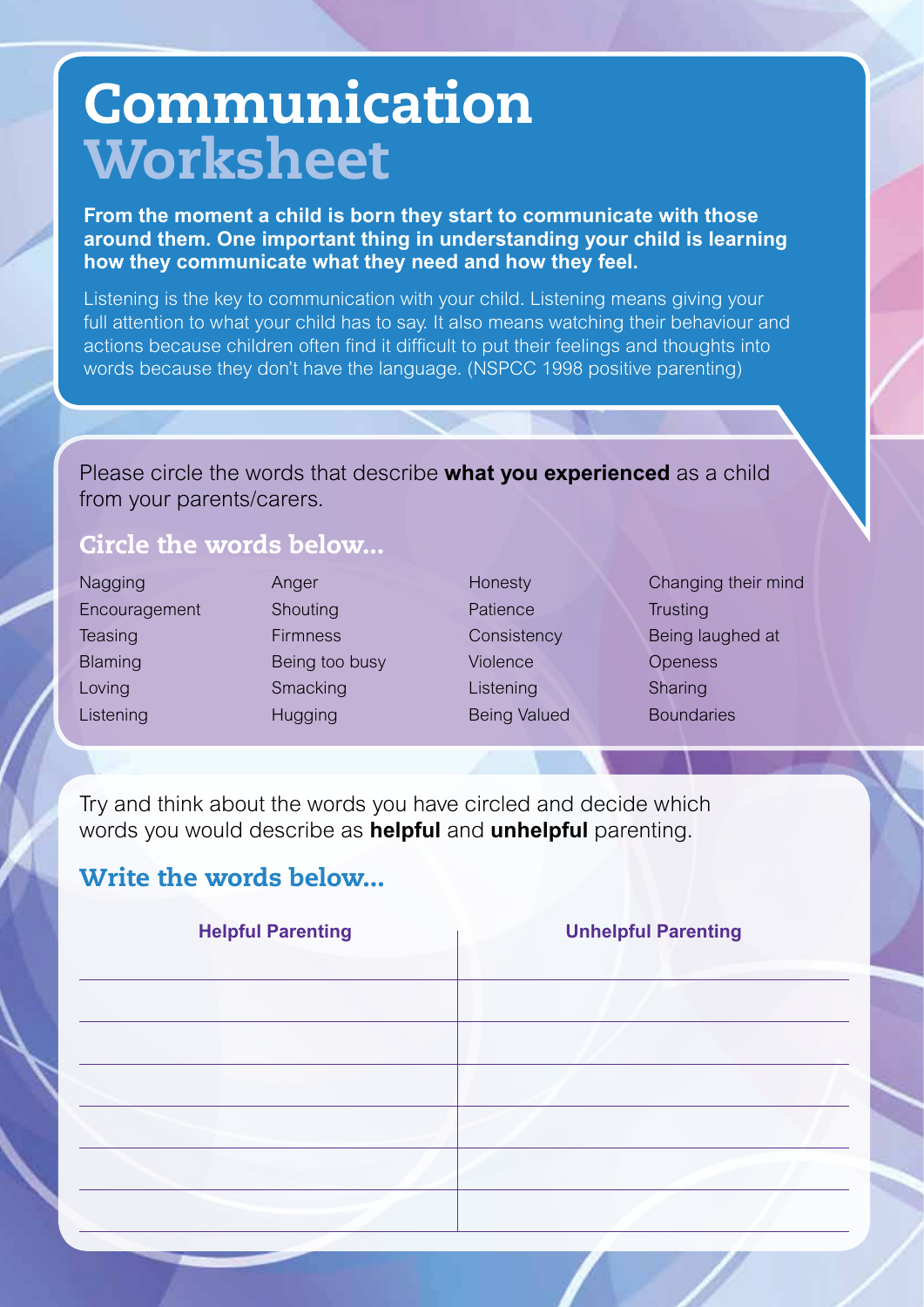### Write the words in the circles...

which you feel are the most important to you and your child from your helpful parenting list.



You and your child

### Before our next session

Think about the words you would like to add to the **helpful parenting list** that you use with your child.

When we act in an open and accepting way with our children and when children are respected as individuals and listened to, it affects the way they see themselves. They grow in self confidence and learn to respect their own feelings and those of others.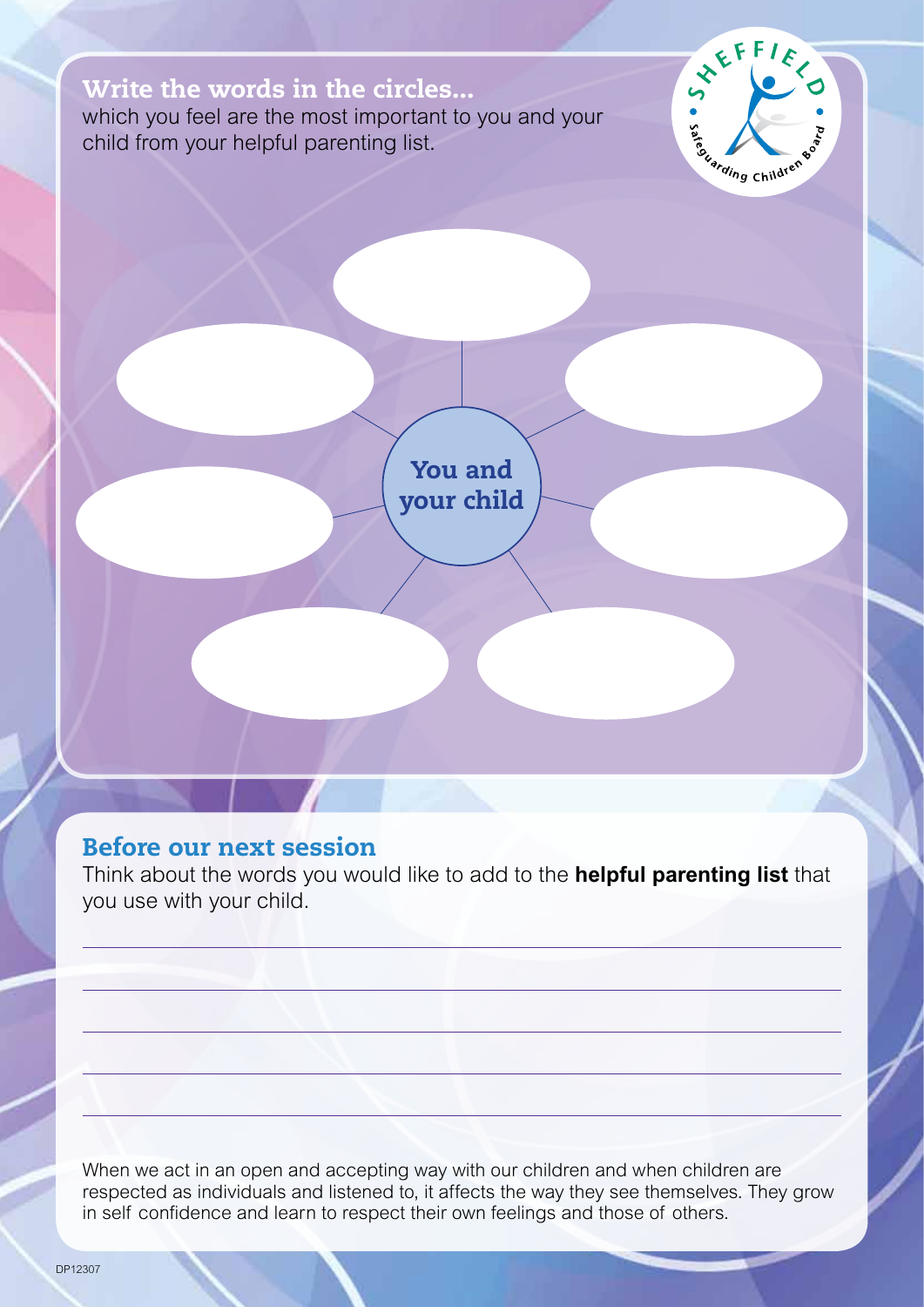## Emotional Development Worksheet

#### **This worksheet explores how you can meet your child's emotional needs.**

As a child gets to know a person who creates feelings of comfort and security, a special bond develops. The more a child is cuddled and loved, the more affection you show your child, the stronger the bond is likely to be.

Have a think about how you show affection to your child and **list the words below.**

**Write down 3 things** that are wonderful about your child

| ◢<br>. .      |  |
|---------------|--|
| ◠<br><u>.</u> |  |
| ◠<br>J.       |  |
|               |  |

**Now have a think about 3 things** that you really enjoy about being a parent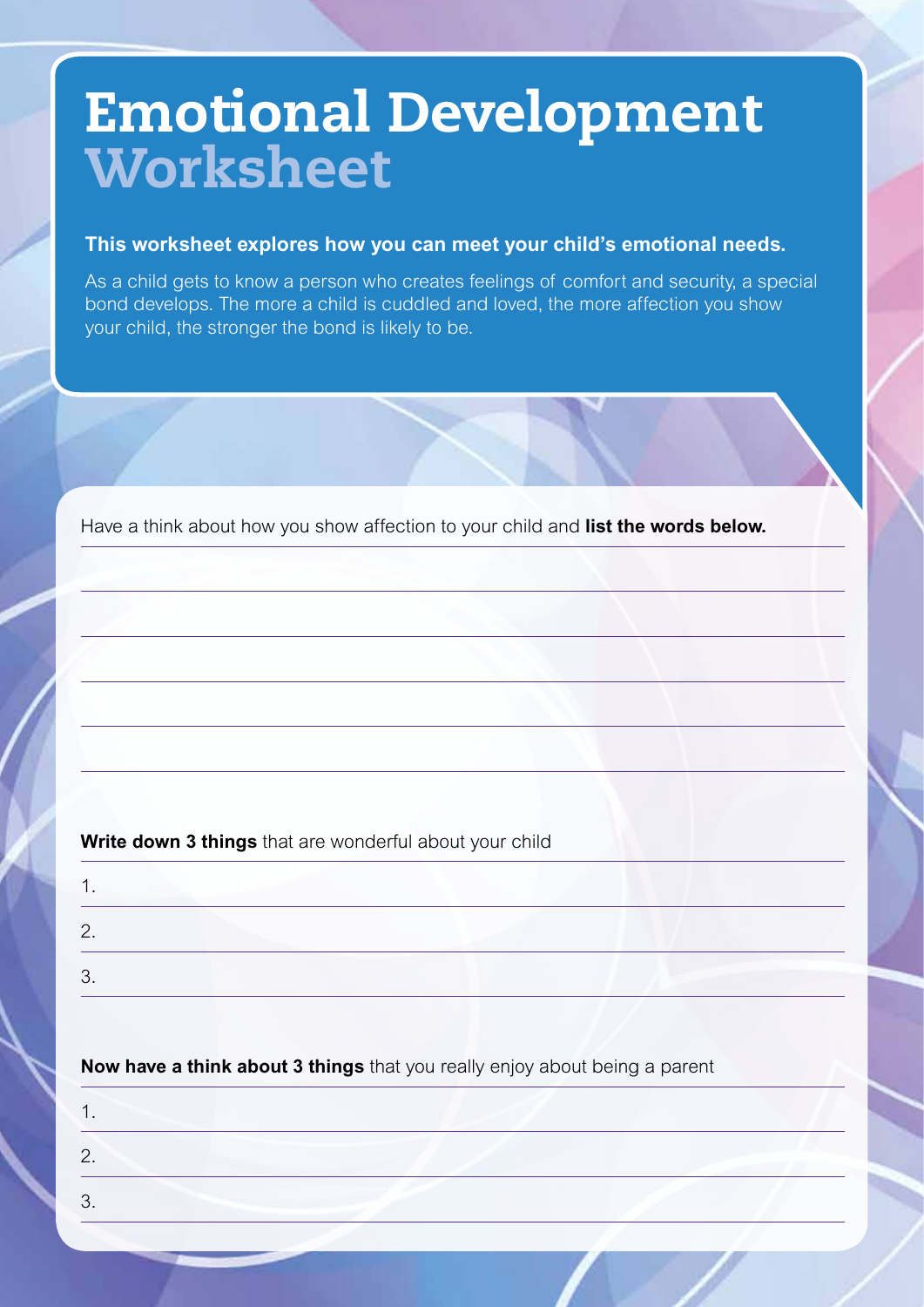Think about a time when **someone said something nice** about your behaviour, appearance or achievements.



What was it?

How did it feel?

How does your child know when you give them positive attention?

### Before the next session...

think about how your child knows when you give them **positive attention**. Be careful to notice and comment when they are behaving well and make sure your child can see your face and knows by your smile and tone of voice that you are giving them praise. Remember to write down the reaction of your child when you give them your **positive attention**.

### Write below...

what your child says or does when you give them **positive attention** over the next few weeks and how their response makes you feel.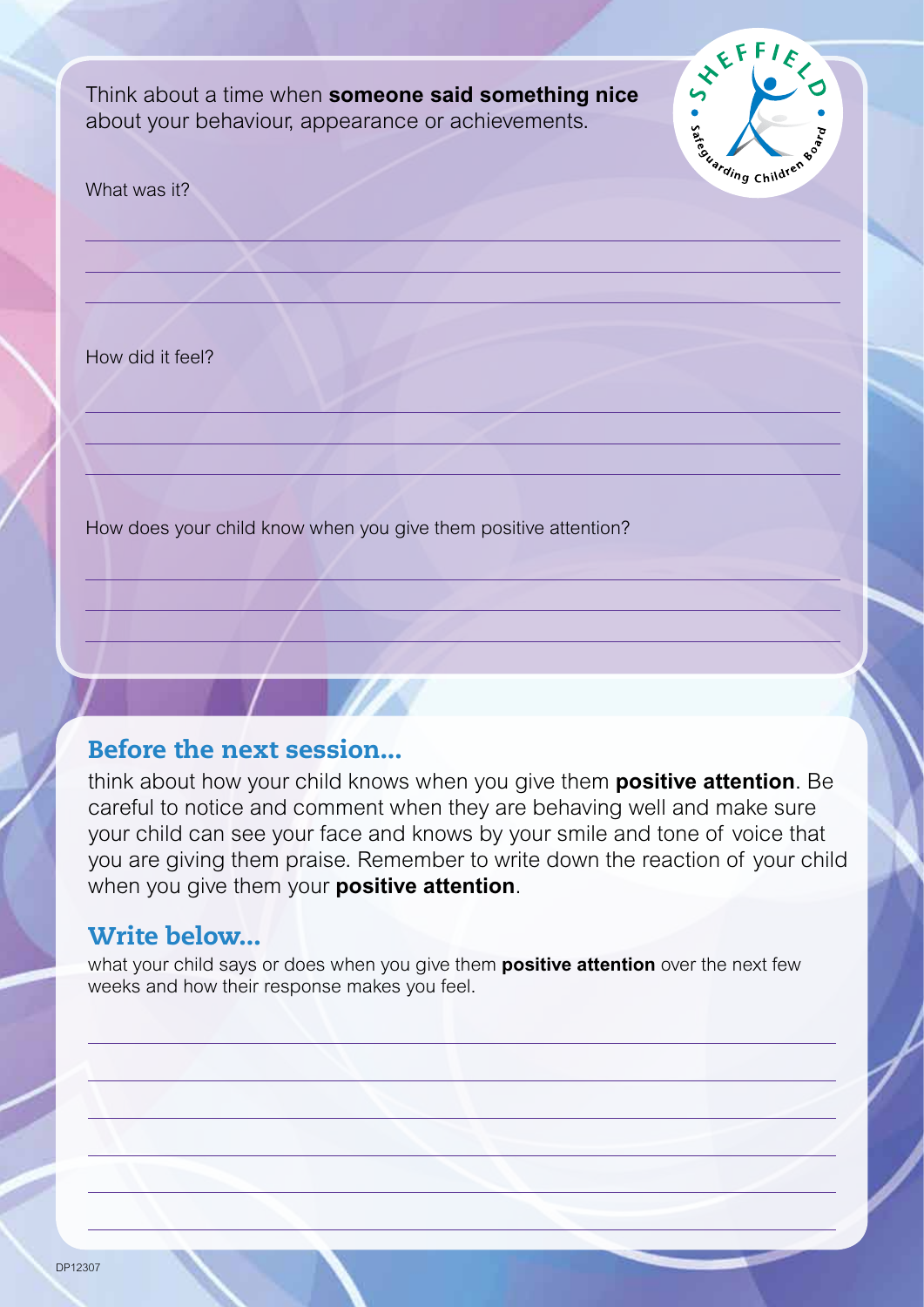## Boundaries and Guidance Worksheet

**Boundaries are the limits that you set on activities or relationships; they help to define what is acceptable or unacceptable in a relationship. Firm boundaries also help to make a child feel secure as they 'know where they stand'.**

Sometimes setting **boundaries** can be difficult and there may be times when you feel like giving in. It may be useful to share this worksheet with someone close to you as they may be able to help you in this challenge.

There may be someone who helps you with childcare e.g. partner or parent. If all the people around your child are delivering the same message this will help you to maintain **boundaries.**

**Remember: if there is no consistency there is no boundary.** 

Considering **'boundaries',** think about your partner/sibling/friends. What are the boundaries that exist in your relationship?

### Write below...

### Now consider...

- What action(s) would you take if these boundaries were crossed?
- If your immediate thought is 'none', consider the message this gives out.
- How will you teach your child about boundaries if you find it difficult to enforce your own?
- What impact will this have on your child?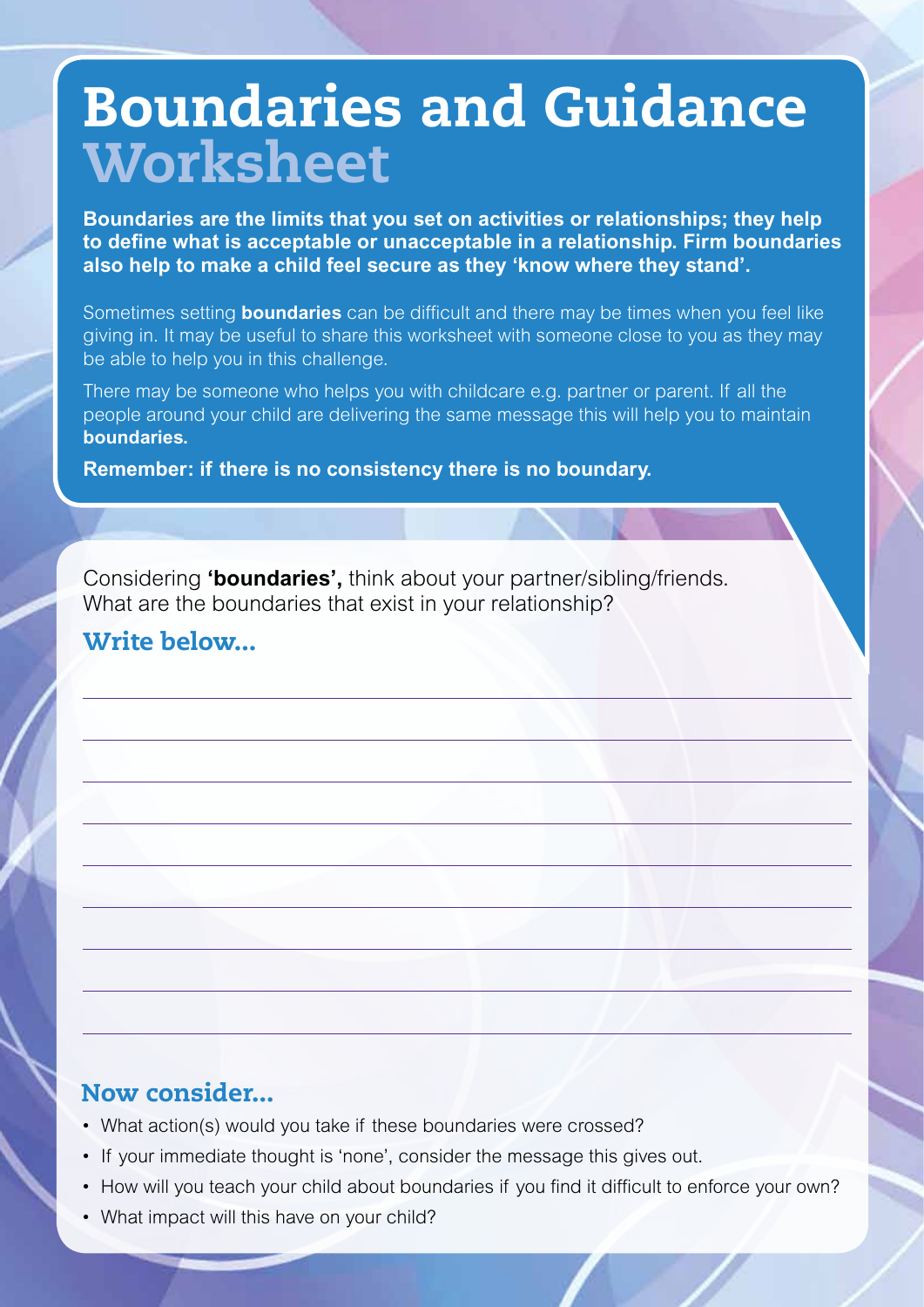## Striking the balance

Think back to your childhood, do you remember growing up in a strict household **(rigid boundaries)** or did you grow up in a household where you were able to do as you please **(no boundaries)**?



- Were you allowed to express your feelings? Were you always being told 'no'?
- Did you always get your own way? How did this make you feel?

|                      | <b>RIGID boundaries</b> | <b>Parent has all the power.</b> No two way<br>communication as parent is always right |
|----------------------|-------------------------|----------------------------------------------------------------------------------------|
|                      | <b>Consequence</b>      | Can lead to child's withdrawal or<br>rebellion                                         |
| At the other extreme |                         |                                                                                        |
|                      | <b>NO boundaries</b>    | Child has all the power                                                                |
|                      | <b>Consequence</b>      | Child can run riot and feel insecure.<br>Parent's word has no effect on child          |

**It is essential that there is a balance.** It is important that your child's thoughts and feelings are considered so that your child feels believed and listened to which in turn helps them to develop emotionally.

However, there are times when **boundaries** need to be reinforced regardless of what your child feels he/she may want/need e.g. removing a child from a dangerous situation, for example, playing on the road.

### Enhancing boundaries and communication

| It is important that                           | Yes | <b>No</b> | Not sure |
|------------------------------------------------|-----|-----------|----------|
| My child can express his thoughts and opinions |     |           |          |
| I give my child instructions where necessary   |     |           |          |
| I am a friend to my child                      |     |           |          |
| I talk to my child about everything            |     |           |          |
| I listen to my child                           |     |           |          |

**Consider if there are any exceptions to what you have marked above.**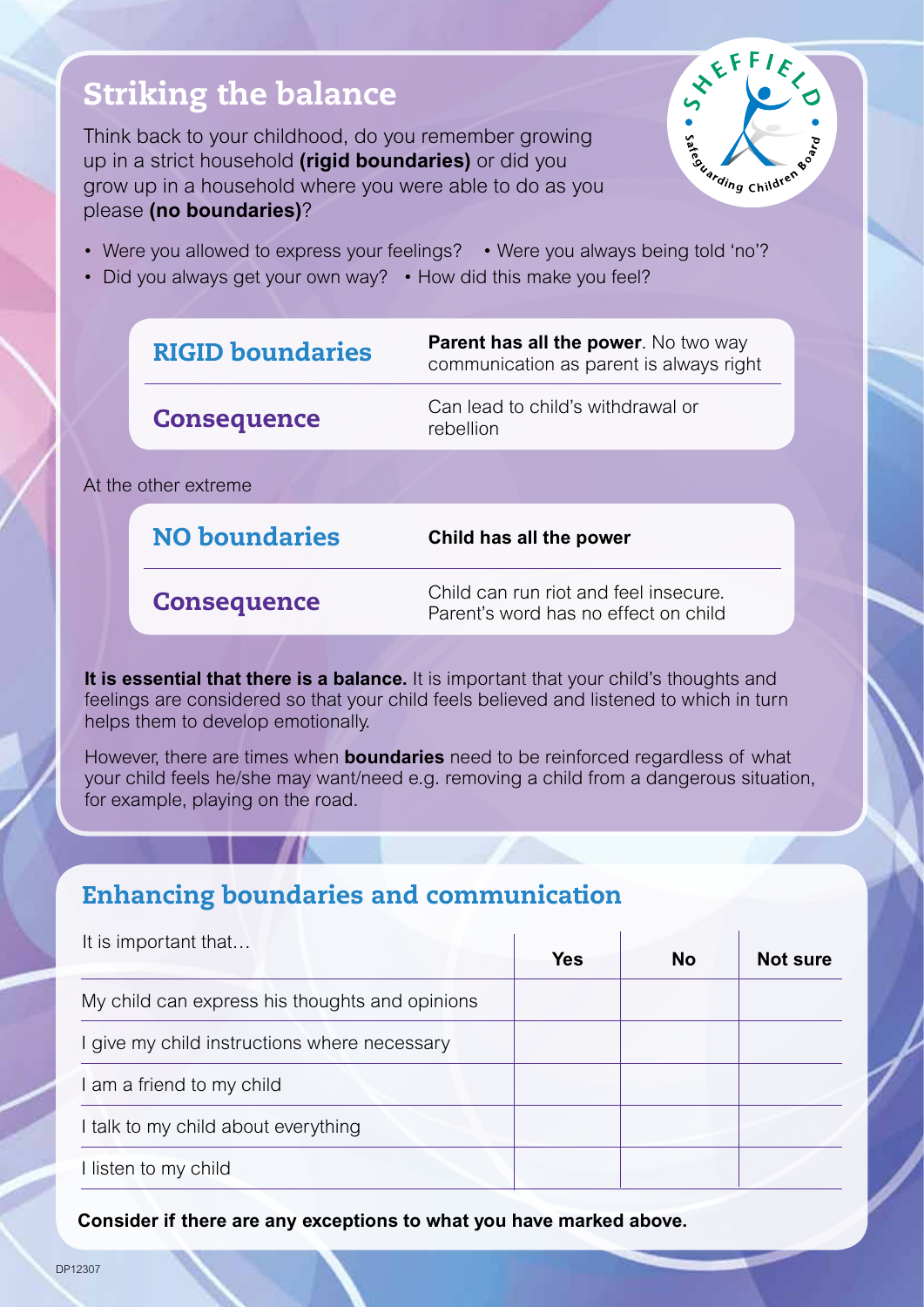# Play and Stimulation Worksheet

**This worksheet looks at how you and others can meet your child's developmental needs and provide a safe, stimulating environment for your child.**

### Play and stimulation

### **What is meant by stimulation?**

**Play** and **stimulation** are essential for a child's physical, emotional and intellectual development (learning). By thinking about how you can provide appropriate **stimulation**, you are showing that you are striving to meet you child's changing needs.

You are also showing that you are trying to get to know them as an individual by learning about their likes and dislikes. It is important that you try to make a **stimulating** environment at home.

A **stimulating** environment is one that offers something pleasant for all your child's senses (touch, smell, sight, taste and hearing)

**List 3 things** that you enjoyed as a young child

1. 2. 3.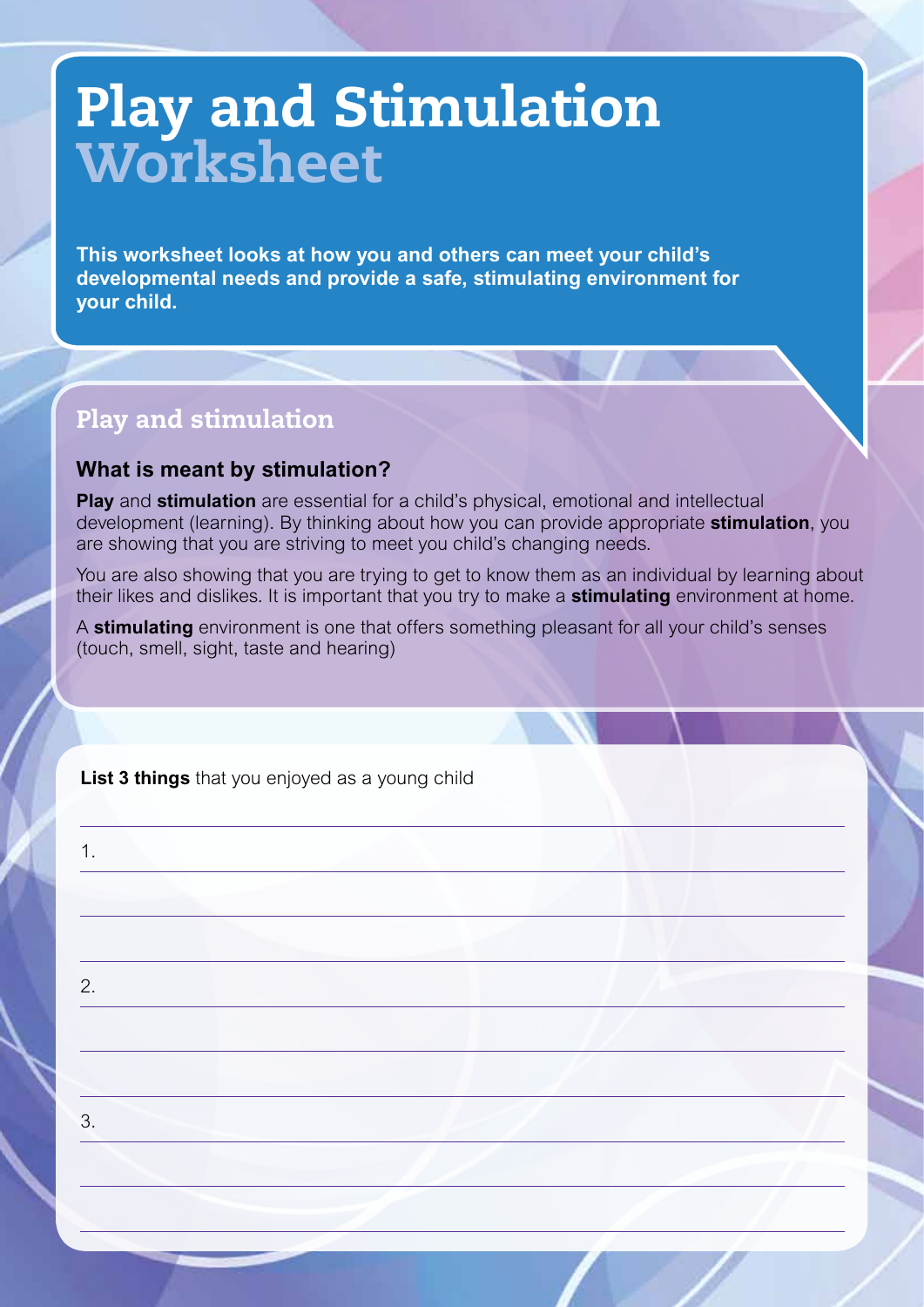## Moods and under/over stimulation

Our emotional state can change throughout the day, sometimes from hour to hour. Sometimes we want to be quiet and reflect on our thoughts; during this time we may not want to talk to people.



How would you feel if someone did not respect this? How would your child feel? Other times we may feel happy, talkative or excited.

### Considering your own moods, complete the exercise below.

| Your mood    | <b>What helps</b> | What doesn't help |
|--------------|-------------------|-------------------|
| Irritable    |                   |                   |
| Sad/tearful  |                   |                   |
| <b>Bored</b> |                   |                   |
| Excited      |                   |                   |
| <b>Tired</b> |                   |                   |

### List 4 activities which incorporate the following senses

Taste is not included here as it is not appropriate before 6 months of age

| Smell   |  |
|---------|--|
| Touch   |  |
| Hearing |  |
| Sight   |  |

Make all the activities fun, even everyday tasks like bathing, nappy changing and feeding. Just simple activities like smiling at your baby strengthens the bond between you both and helps your baby's brain develop.

### Before the next session

Think about your home environment and whether this provides adequate stimulation for your child. Think about how your child will be affected if the environment is not stimulating enough for your child.

Do you have access to books or toys? If not, can you think of any places where you may be able to access them? Ask your health visitor if you are not sure.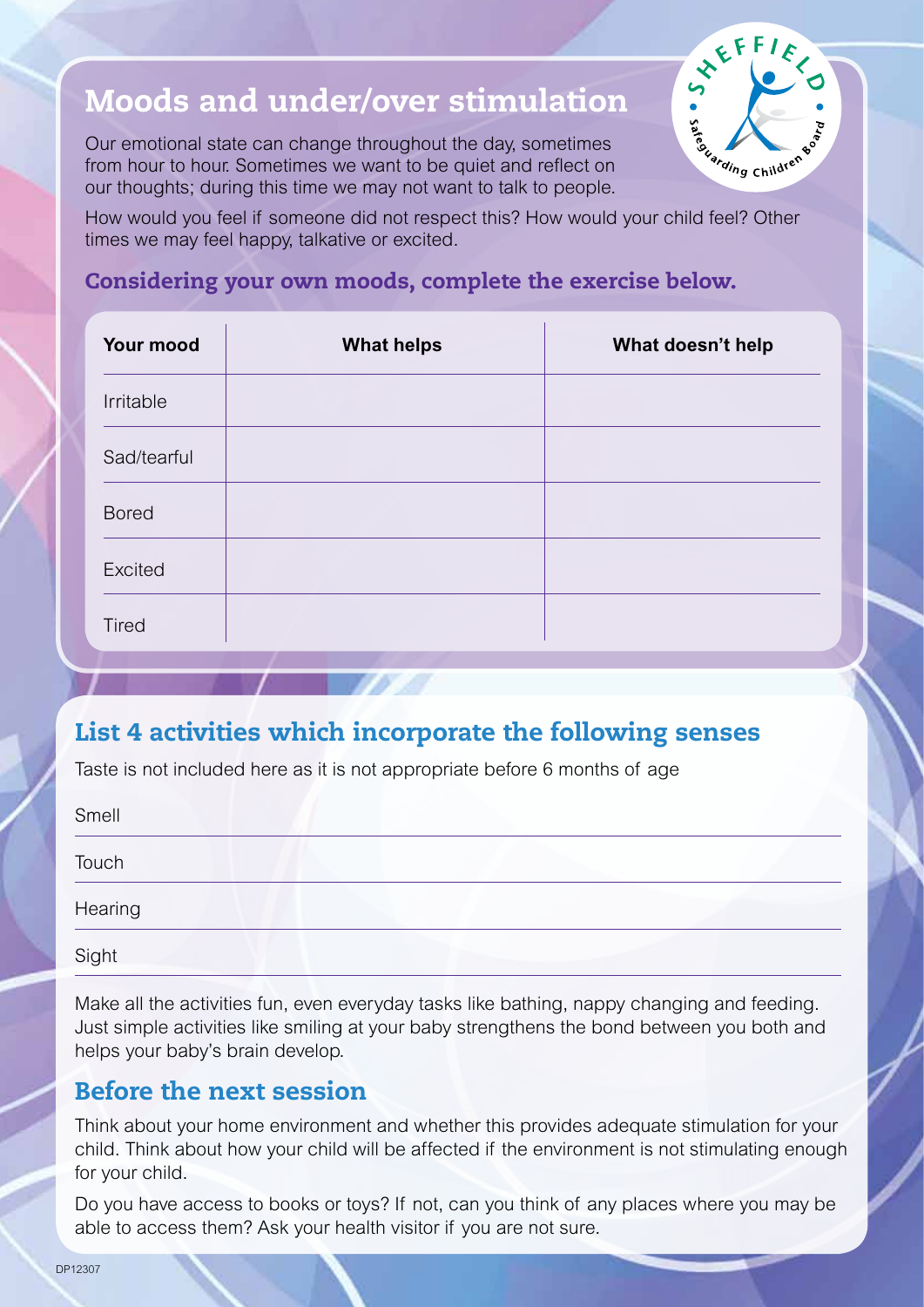# Behaviour **Worksheet**

**As your child grows up, their personality will start to develop and they will challenge the boundaries or routines (or both) that you have set. The following worksheet will help you look at these behaviours and how to address them.**

When you were a child, can you remember what happened to you if you didn't do as you were told?

Circle the words below which represent how you might feel when you have to say 'no' to your child.

| <b>Mean</b> | <b>Uneasy</b>                           | <b>Happy</b> | <b>Not bothered</b> | At ease |
|-------------|-----------------------------------------|--------------|---------------------|---------|
|             |                                         |              |                     |         |
|             | Why do you think you feel like this?    |              |                     |         |
|             |                                         |              |                     |         |
|             |                                         |              |                     |         |
|             |                                         |              |                     |         |
|             | What would happen if you didn't say no? |              |                     |         |
|             |                                         |              |                     |         |
|             |                                         |              |                     |         |
|             |                                         |              |                     |         |

Instead of saying 'no' are there any other courses of action you could take?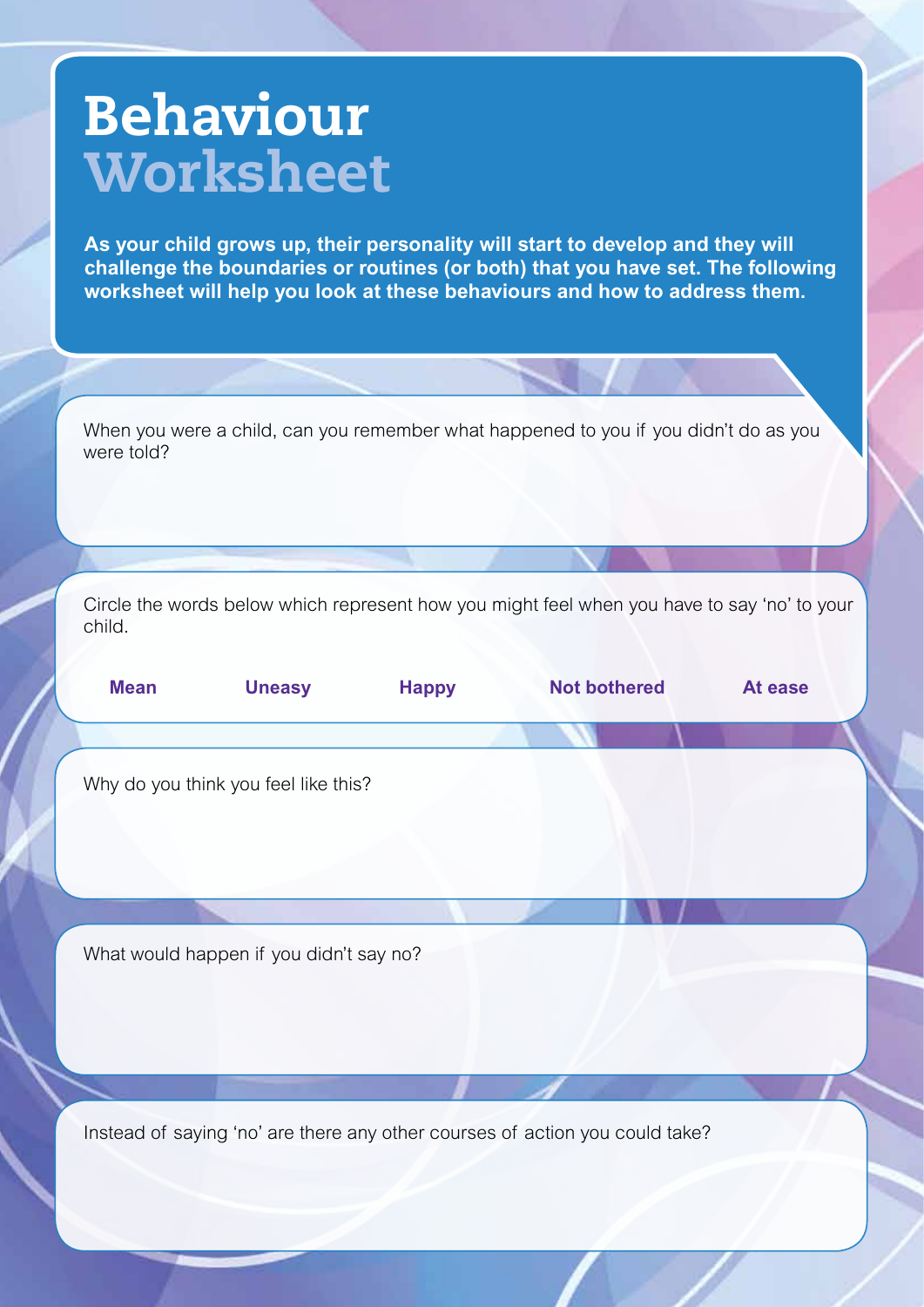### Ways to manage inappropriate behaviour

- **1. Verbal reminder**
- **2. Time out**
- **3. Temporary loss of privilege**

Use 1 before moving onto 2 and 3. Always follow through otherwise 1 will bear no meaning whatsoever. Consequences should always reflect the severity of the inappropriate **behaviour**. Smacking and withdrawing love (e.g. ignoring the child for prolonged periods) are never acceptable ways of managing **behaviour.**

### Coping with challenging behaviour

Make sure you talk to someone and try to get their help and support. This might be someone who is a family member or a friend. You may find it easier to talk to someone outside of the family e.g. health visitor, children's centre worker.

### Increasing pleasant activities

You may feel at times, when you are enforcing boundaries, that you are the' bad cop' and this may make you feel uncomfortable. When you feel like this try taking 2-5 minutes to think about the benefits of boundary setting to you and your child.

It is important to remind yourself that every parent will find this a challenge at times.

Perhaps it would help if you make sure that you and your child take part in a pleasant activity each day.

**List 5 activities** below that you think you would enjoy doing with your child

| 2. |  |
|----|--|
| 3. |  |
| 4. |  |
| 5. |  |

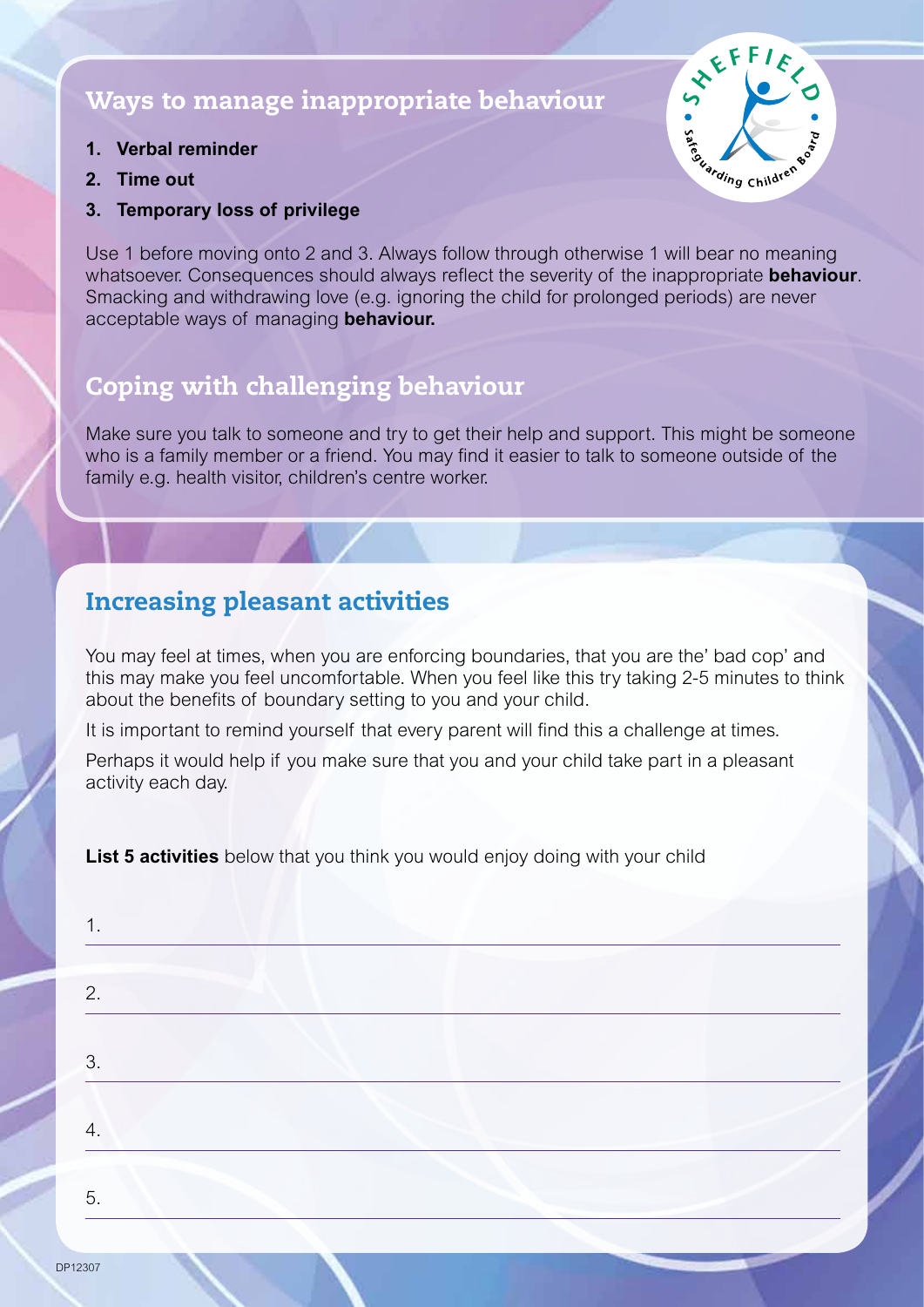# Effects on my child and me **Worksheet**

**Drugs/alcohol can affect health, relationships, housing, finances and safety for you and your child.**

This worksheet will help you think about what happens to you when you drink or take drugs and the impact on your child.

Think about the affect that taking drugs or alcohol has on you and your child.

|               | <b>Me</b> |            | My child |            |
|---------------|-----------|------------|----------|------------|
|               | Good      | <b>Bad</b> | Good     | <b>Bad</b> |
| Health        |           |            |          |            |
| Relationships |           |            |          |            |
| Finance       |           |            |          |            |
| Housing       |           |            |          |            |
| Safety        |           |            |          |            |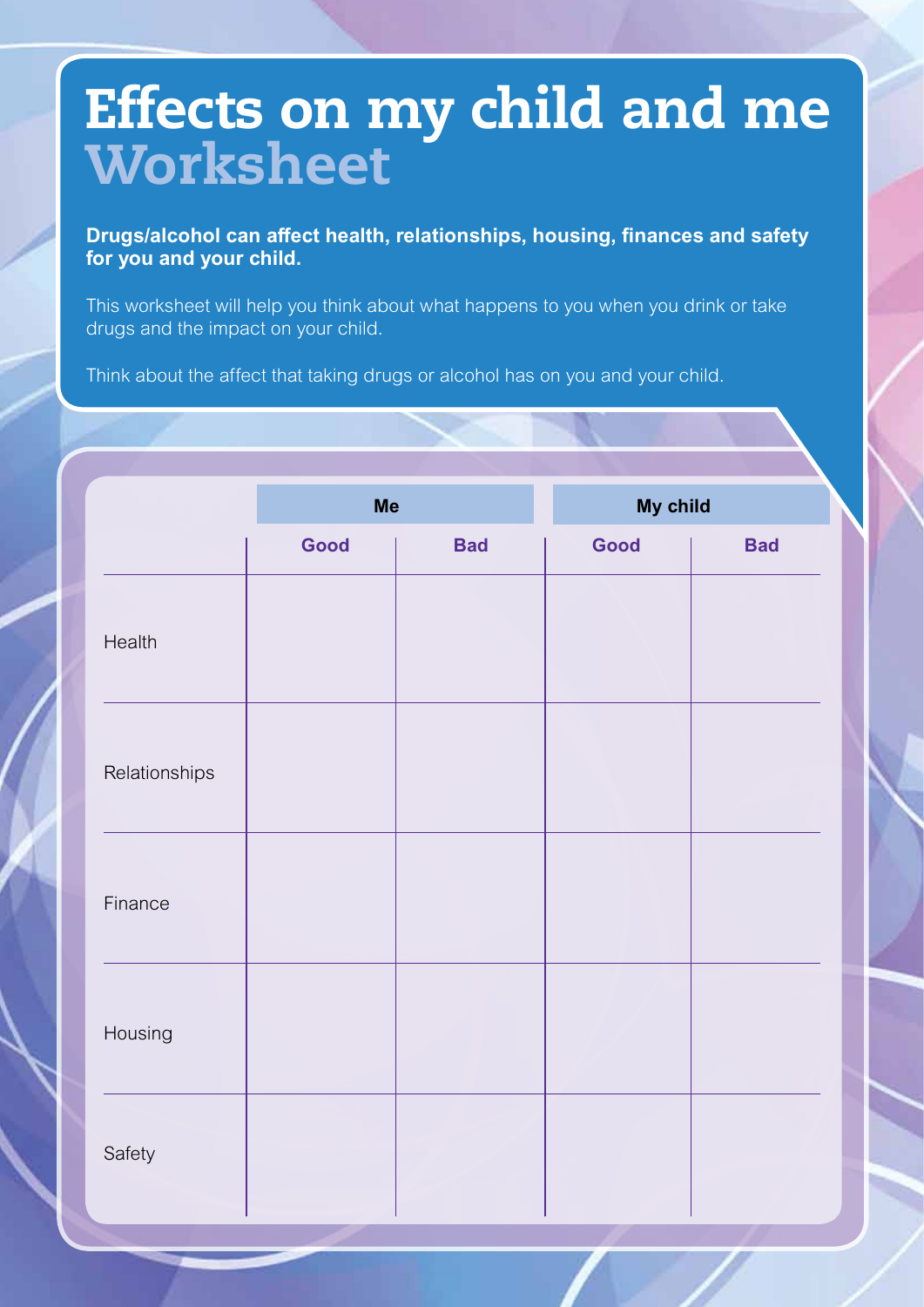Now think about how life may look for you and your child if you **stopped drinking or taking drugs**.



### What good things may you see?

| Health   | Relationships | Safety   |
|----------|---------------|----------|
| Finances | Housing       | Routines |

Which of the '**good**' things are most important to you and what is most important for your child?

**Before our next session spend time reading through the list you have made.** Consider any other thoughts that you have about the affects of your substance misuse.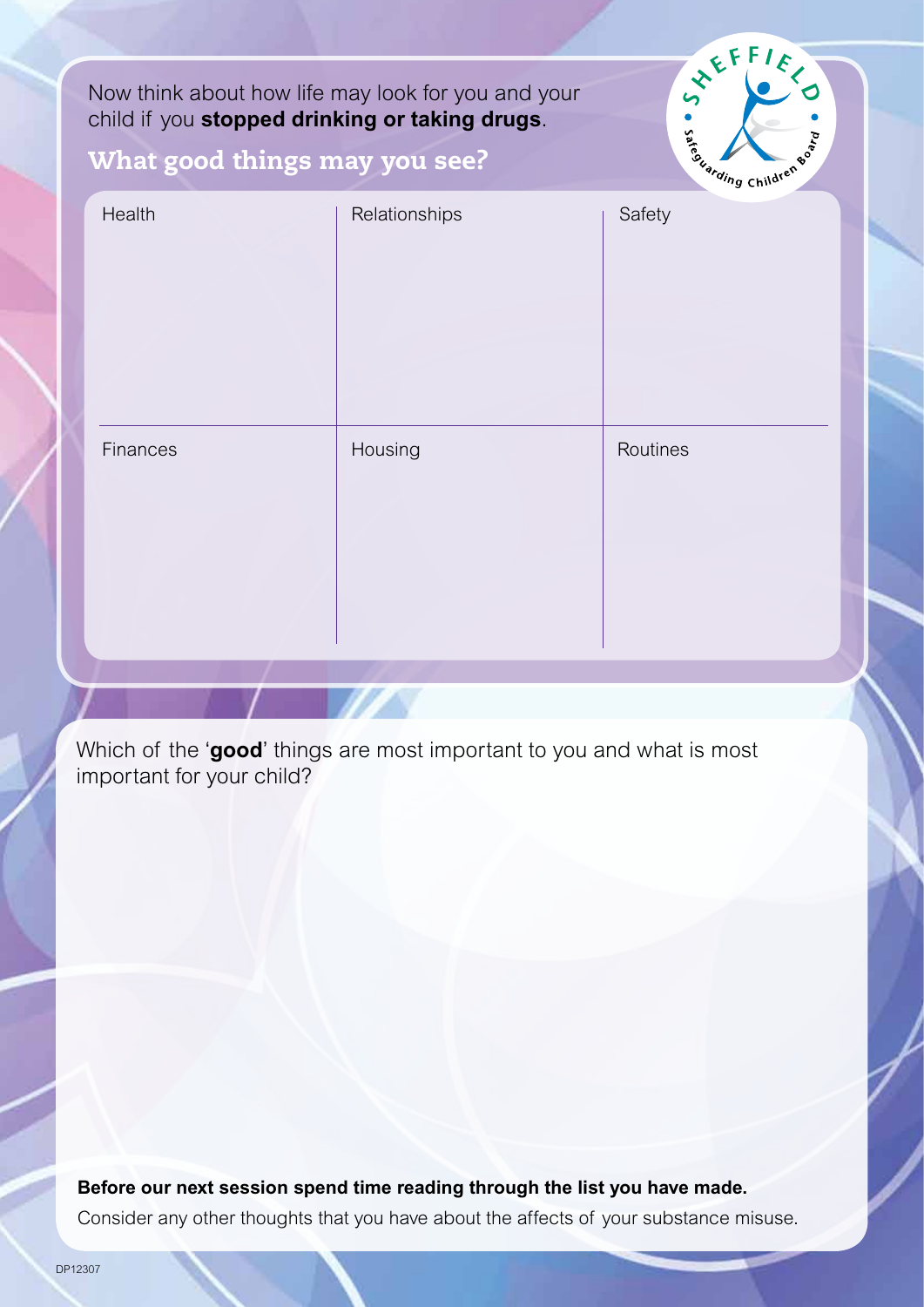# Stability and Support **Worksheet**

**This worksheet looks at how you can provide a stable environment for your child and find support networks to help you with this.**

Your child needs to grow up in a **consistent and stable** environment. This will help him/her to develop and maintain a secure attachment with you as well as other important people and places around them.

Thinking back to your own childhood what were the **consistent and stable factors** in your life?

These may have been good or bad (consider house moves, friendships etc).